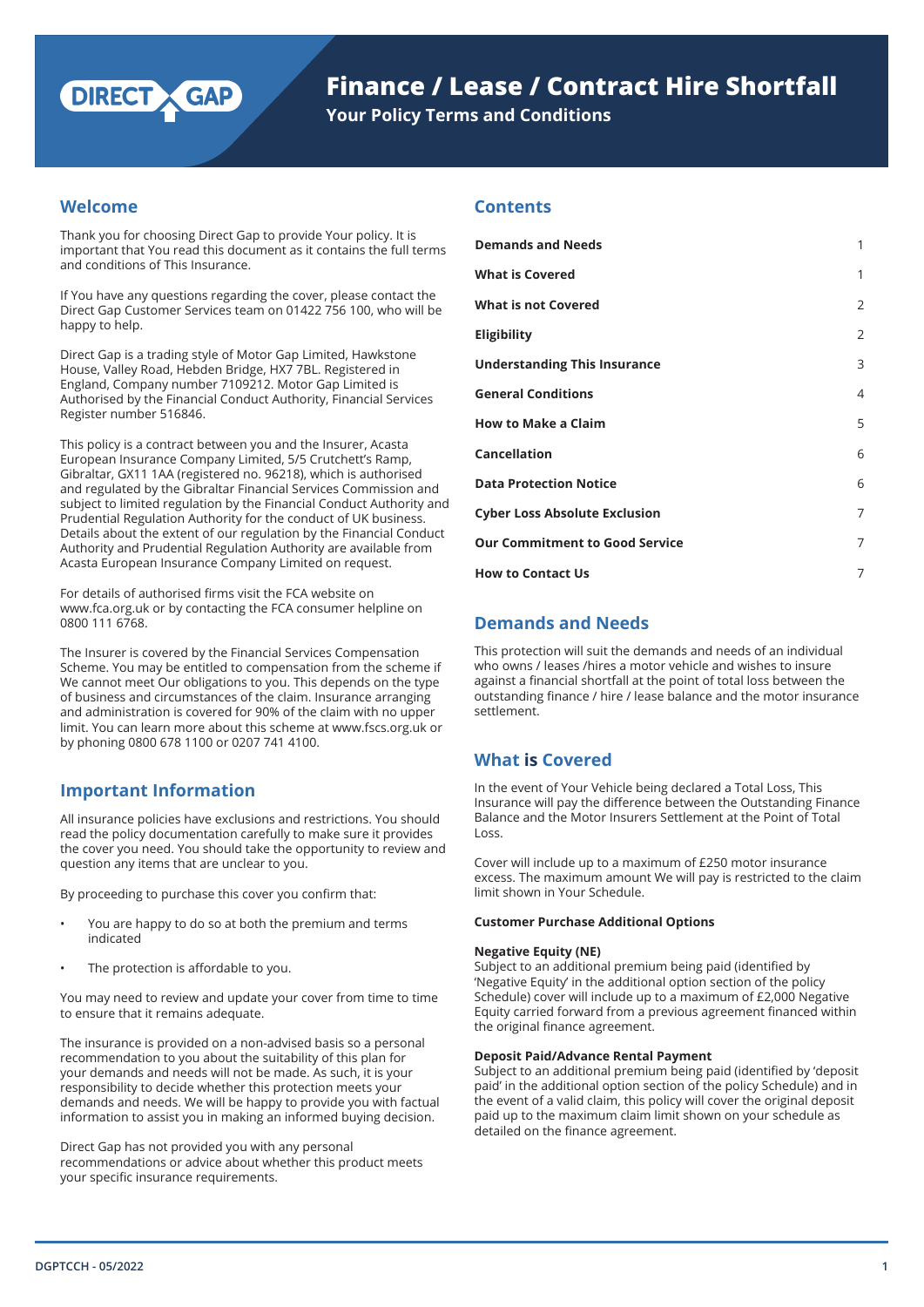## **What is not Covered**

#### **Your Insurance does not cover**

- 1. Any claim where the Total Loss is not subject to an indemnity under the relevant sections of Your motor insurance policy.
- 2. Any outstanding premium, claims excess above £250 deducted by Your Motor Insurer, claims excess that is recoverable from a third party or other source. If the Motor Insurer reduce their amount they pay to You due to Your contributory negligence or the condition of the Vehicle, We will reduce the amount We pay under This Insurance by the same amount.
- 3. Negative Equity (unless an additional premium has been paid), the cost of fuel, surrenderable road fund licence, insurance premiums, warranty costs and any maintenance fees.
- 4. Any claim where You have the option to receive a Replacement Vehicle under the terms of Your Motor Insurance Policy (new for old) in respect of the Total Loss of Your Vehicle. (The balance of this cover can be transferred to the Replacement Vehicle on request free of charge).
- 5. Any claim where the Total Loss occurs outside the Geographical Area or arises as a consequence of war, terrorism or civil commotion.
- 6. Any claim where the Total Loss is caused by an accident when the driver of Your Vehicle is under the influence of alcohol or drugs not prescribed by a registered medical practitioner or drugs prescribed by a registered medical practitioner in respect of which a warning against driving is given.
- 7. Any claim where the GAP loss is covered by any other insurance or warranty, compensation for loss of use of Your Vehicle or any resultant loss of any kind.
- 8. Any claim which is the subject of fraud or dishonesty.
- 9. Most passenger vehicles or vans up to 3,500kg GVW (Gross Vehicle Weight) can be covered, other than vehicles that;
	- Are not listed in Glass's Guide;
	- Have been previously recorded as an insurance total loss;
	- Have been modified from the manufacturer's specification (unless agreed by the Motor Insurer);
	- Are used as a taxi or minicab, used for any other type of hire or reward, including peer to peer vehicle rental & short term rental schemes and emergency vehicles;
	- Are heavy goods vehicles over 3,500Kg GVW;
	- Are mini-buses;
	- Are quad bikes or trikes;
	- Are used for road-racing, rallying, or any other competitive event;
	- Have a Purchase Price in excess of £75,000 (unless agreed by us) and that are not fitted with a Thatcham or manufacturer approved tracking device.
- 10. Qualifying VAT if You are VAT registered.

# **Eligibility**

- **1. An individual or sole trader** will be eligible for this insurance cover if he or she:
	- a. Is at least 18 years of age at the start date;
	- b. Is the owner or registered keeper of the insured Vehicle or is the spouse or civil partner of the owner and registered keeper of the insured Vehicle and who has financial interest in the insured Vehicle;
	- c. Holds a valid, current full driving licence;
	- d. Is the policy holder or a named driver on the motor insurance policy
- **2. A limited company** will be eligible for this insurance cover if:
	- a. It is permanently situated and registered in England, Scotland, Northern Ireland, Wales, the Isle of Man or the Channel Islands;
	- b. It is the registered keeper of the insured vehicle;
	- c. It has a motor insurance policy in place covering the insured vehicle for the lifetime of this policy
- **3. A Vehicle** can only be considered as the insured Vehicle under this policy if it:
	- a. Is less than 10 years old;
	- b. Has covered less than 100,000 miles;
	- c. Has a recorded insured value of less than £75,000 (Unless additional premium has been paid);
	- d. Most passenger vehicles or vans up to 3,500kg GVW can be covered, other than vehicles that;
		- Are not listed in Glass's Guide;
		- Have been previously recorded as an insurance total loss;
		- Have been modified from the manufacturer's specification (unless agreed by the Motor Insurer);
		- Are used as a taxi or minicab, used for any other type of hire or reward, including peer to peer vehicle rental & short term rental schemes and emergency vehicles;
		- Are heavy goods vehicles over 3,500Kg GVW;
		- Are minibuses;
		- Are quad bikes or trikes;
		- Are used for road-racing, rallying, or any other competitive event;
		- Have a Purchase Price in excess of £75,000 (unless agreed by us) and that are not fitted with a Thatcham or manufacturer approved tracking device.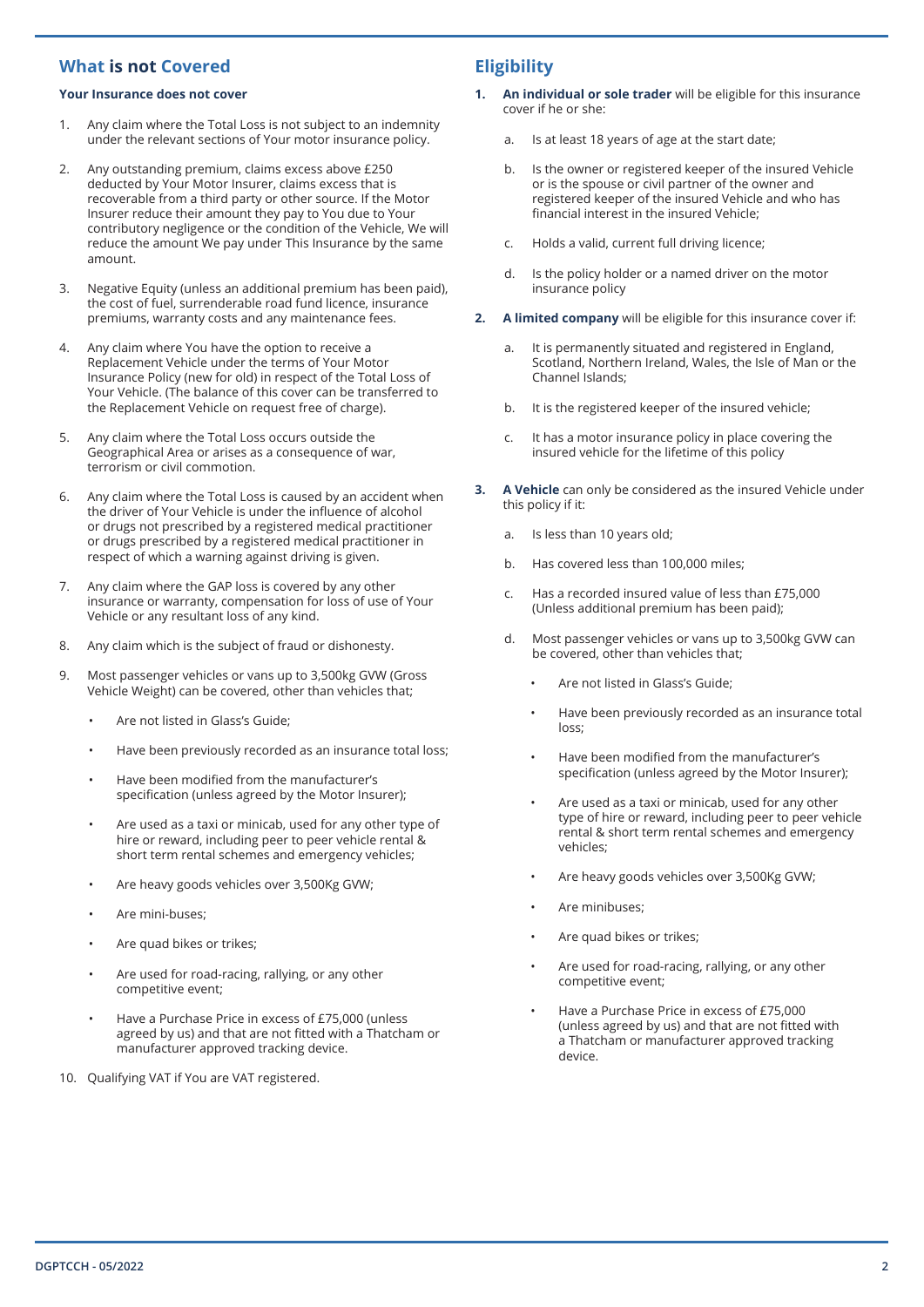# **Understanding This Insurance**

#### **What the terms mean**

Any word or expression used in this document to which a specific meaning has been attached will have that same meaning throughout This Insurance and will appear with an initial capital letter.

- 1. **Geographical Area** means England, Wales, Northern Ireland, Scotland, Isle of Man and the Channel Islands. Cover also applies to member countries of the European Economic Community and any other country for which an International Motor Insurance Certificate is effective on Your Vehicle at the Point of Total Loss up to 120 days in any one trip.
- 2. **Glass's Guide Retail Value** means the car values guide published monthly by Glass's Information Services Limited used by the Insurance Industry in assessing vehicle values based on the adjusted retail valuation.
- **Insurer / They / Their** means Acasta European Insurance Company Limited, 5/5 Crutchett's Ramp, Gibraltar, GX11 1AA (registered no. 96218)
- 4. **Motor Insurer** means the company that issued the certificate of motor insurance relating to the Insured Vehicle.
- 5. **Motor Insurers Settlement** means the Motor Insurers loss valuation excluding any deductions made by the Motor Insurer for Vehicle condition or pre-existing damage, any modifications, absence of service record or other such deductions.
- 6. **Negative Equity** means any finance balance carried forward from Your previous vehicle less any part exchange allowance made.
- **Outstanding Finance Balance** means the amount owing to the finance company at the Point of Total Loss relating to the Purchase Price of the Vehicle, less any arrears, rebates, warranties, maintenance fees or any other insurance products.
- 8. **Period of Insurance** means the period this policy lasts for, as stated in the Schedule, except where a claim is made on this policy, in which case the policy will end when that claim settlement is made.
- 9. **Point of Total Loss** means the date and time of the incident that gives rise to Your claim for the Total Loss of Your Vehicle.
- 10. **Policy Start Date** means the date on which Your Insurance starts as shown in the Schedule.
- 11. **Purchase Price** means the price of your Vehicle, as confirmed in the sales invoice which includes factory fitted accessories and dealer fitted options up to £1,500, paintwork protection systems up to £250.

We exclude all deposit allowances, discounts, rebates, concessions, cashbacks, incentives and contributions. We also exclude new vehicle registration fees, road fund licence fee, number plates, warranty costs, insurance premiums, fuel and other extras, arrears or negative equity.

In the event a bona fide purchase invoice from a VAT registered motor dealer cannot be provided the Purchase Price will be based on the Glass's Guide Retail Value applicable at the date of the purchase of This Insurance.

12. **Schedule** means the part of This Insurance that contains details of You, Your Vehicle, cover selected, the Period of Insurance and claim limits.

- 13. **This Insurance** means the cover detailed in this policy document.
- 14. **Total Loss** means that You have claimed under Your Motor Insurance, Your claim has been agreed, Your Vehicle has been forfeited (title of the Vehicle transferred to the Motor Insurer or bona fide VAT registered salvage agent) and a payment made following the incident that rendered Your Vehicle beyond economic repair.
- 15. **UK** means the United Kingdom, Channel Islands and Isle of Man.
- 16. **Vehicle** means the car or light Van detailed on Your Schedule. Motorcycles, caravans and motorhomes, can only be covered with additional approval from a Direct Gap operative and will be subject to an additional premium.
- 17. **We / Us / Our** means Motor Gap Ltd.
- 18. **You / Your / Yourself** means the Insurance holder named in the Schedule, being the registered keeper of the Vehicle, person/company named as the account holder in the finance agreement covering the Insured Vehicle; and as the person/ company named as the policy holder or named driver on the Motor Insurance policy.
- 19. **Data Controller** The Insurer and Motor Gap Ltd T/A Direct Gap, who determines the purposes and means of processing Your personal data.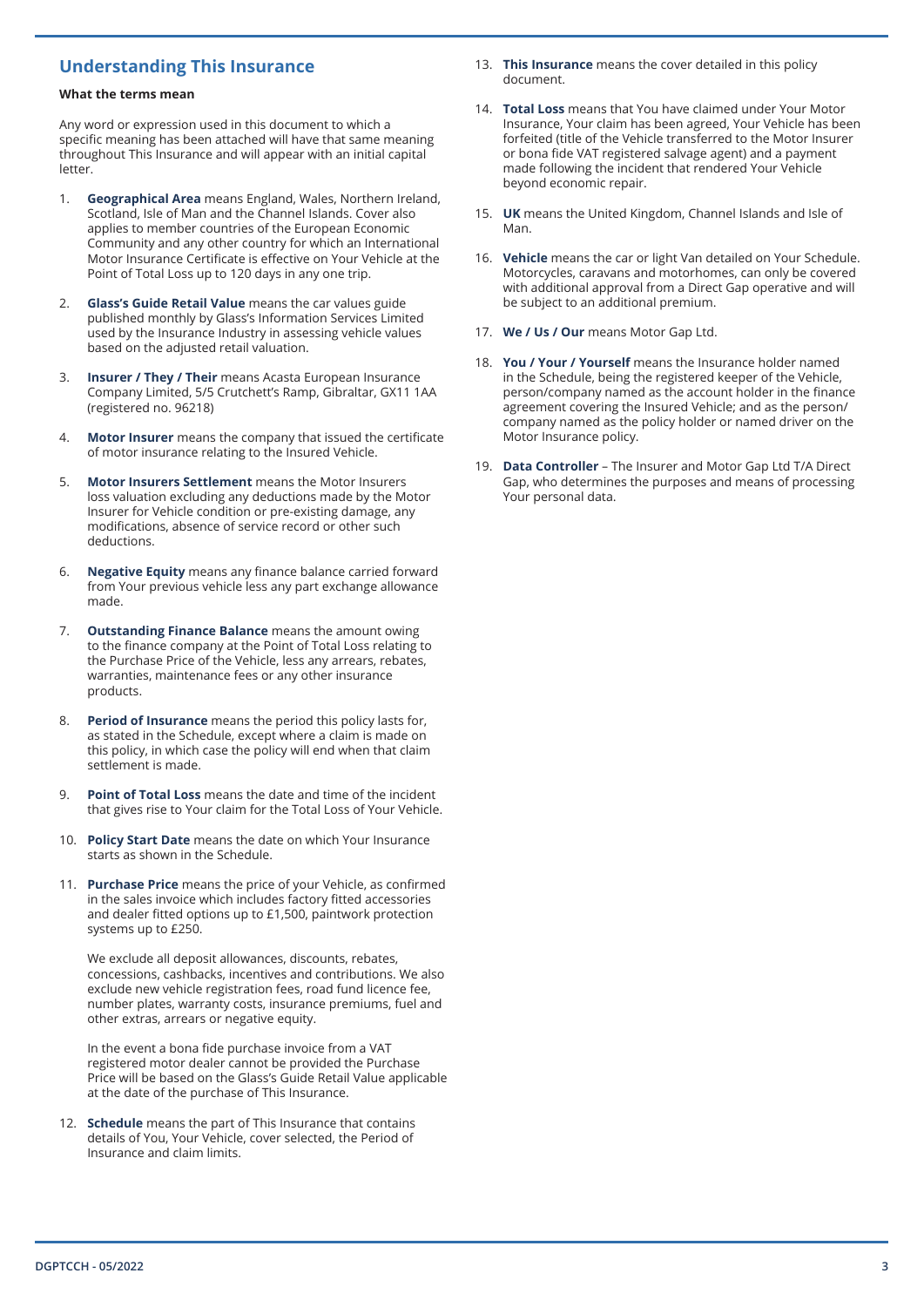## **General Conditions**

- 1. Your Vehicle must be insured by a Motor Insurer authorised and regulated in the UK for its full market value. If You only have third party, fire and theft insurance You can only make a claim on This Insurance for Total Loss due to fire or theft. If the Motor Insurer reduces the amount it pays under Your Motor Insurance Policy because of Your contributory negligence or due to the condition of the insured Vehicle, We will reduce the amount We pay under this policy by the same percentage. Motor Trade Policies are excluded from this policy unless the vehicle is insured for its full market retail value.
- 2. For This Insurance to become effective, Your Motor Insurer must declare Your Vehicle a Total Loss, make a payment to You in settlement of Your claim, and the Vehicle forfeited.
- 3. You must take all precautions to safeguard the Vehicle against loss or damage. Where the Vehicle is left unattended all security devices or immobilisers must be activated, doors locked, windows closed and all keys removed from the Vehicle.
- 4. In the event of a Total Loss, **You must contact Us** within 120 days of the date on which the loss or damage occurred and We can advise You of the current Market Value of Your vehicle. **You must not accept a settlement offer** from Your Motor Insurer until You have contacted Us, and We have given Our consent for You to do so.
- 5. Failure to pay any GAP premium instalment will result in the immediate suspension of This Insurance and may result in cancellation. In the event of a claim, We will offset any outstanding premium against Your claim settlement.

#### 6. **Consumer Insurance (Disclosure and Representations) Act 2012**

**You** are required by the provisions of the Consumer Insurance (Disclosure and Representations) Act 2012 to take reasonable care to:

- i. Supply accurate and complete answers to all the questions **We** or the **Administrator** may ask as part of **Your** application for cover under the policy;
- ii. To make sure that all information supplied as part of **Your**  application for cover is true and correct;
- iii. Tell **Us** of any changes to the answers **You** have given as soon as possible.

Failure to provide answers in-line with the requirement of the Act may mean that **Your** policy is invalid and that it does not operate in the event of a claim.

#### 7. **Your responsibilities**

- a. All **Insured Persons** must:
	- i. Observe the terms, conditions and exclusions of this insurance and **Your Motor Insurance**
	- ii. Take all reasonable steps to try to prevent any incident that may give rise to a claim
	- iii. Maintain all property and take all reasonable steps to minimise the amount payable under this insurance
	- iv. Report any claim caused by any criminal action to the Police within 24 hours
- b. **Insured Persons** will be entitled to cover under this insurance only if the circumstances, which **You** have confirmed to exist in **Your** application, remain applicable. If during the **Period of Insurance** these circumstances change, **You** must immediately notify **Us**. In such event the **Insurer** reserves the right:
	- i. to charge an additional premium to continue cover;

or

ii. to cancel this insurance.

### 8. **Recoveries/Subrogation**

The **Insurer** reserves the right to take legal proceedings in **Your** name, at their own expense and for their own benefit, to recover any costs or damages they have paid out under this insurance to anyone else. If any **Insured Person** recovers any costs or damages previously paid under this insurance from any other party, such costs or damages must be immediately repaid to **Us**.

#### 9**. Disputes**

If any dispute between the **Insured Person** and **Us** arises from this policy, the **Insured Person** can make a complaint to **Us** as described on the back page of this policy and **We** will try to resolve the matter. If **We** are unable to satisfy the **Insured Person's** concerns the **Insured Person** can ask the Financial Ombudsman Service to arbitrate over the complaint.

#### 10. **Assignment**

This insurance is between and binding upon the **Insurer** and **You** and their/**Your** respective successors in title, but this insurance may not otherwise be assigned by **You** without the **Insurer's** prior written consent.

#### 11. **Waiver**

If the **Insurer** or any **Insured Person** fails to exercise or enforce any rights conferred on them by this insurance, the failure to do so will not be deemed to be a waiver of such right, nor will it bar the exercise or enforcement of, such rights at any subsequent time.

#### 12. **Governing law**

Unless the Insurers have agreed otherwise in writing, this Contract of Insurance will be governed by English law.

#### 13. **Third party rights**

Unless expressly stated in this insurance, nothing in this insurance will create any rights in favour of any person pursuant to the Contracts (Rights of Third Parties) Act 1999. This Condition does not affect any right or remedy, of any person, which exists or is available otherwise than pursuant to that Act.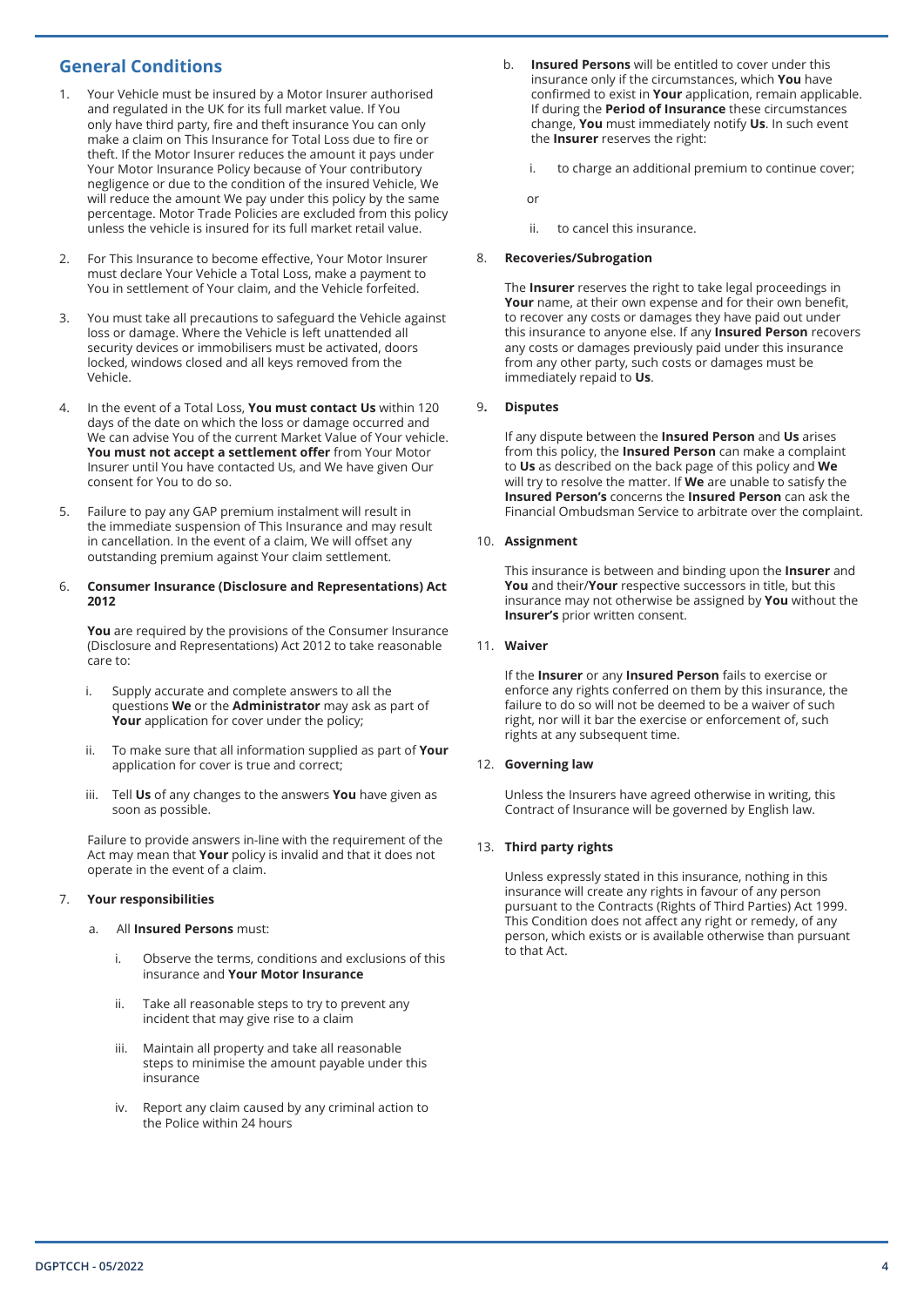## **How to Make a Claim**

#### **1. What to do immediately:**

**You must notify Us of any possible claim under This Insurance before You accept any settlement offer from Your Motor Insurer.**

In any event you should notify us within 120 days from the Point of Total Loss.

Please call Us on **01422 756 028** or email **gapclaims@directgap.co.uk**

Our claims department is open from 9.00am to 5.00pm Monday to Friday. We are closed on Saturdays and Sundays.

#### **2. What happens next:**

We will send You a claim form, we will also provide You with a vehicle valuation on which the Motor Insurers Settlement should be based.

You **must not** accept any settlement offer from Your Motor Insurer until You have been provided with the valuation and obtained Our agreement to do so.

You must fully complete the claim form and return it to Us. The completion and postage of any forms/documents We may require will be at Your expense.

You must supply all information and assistance which the Insurer may reasonably require in establishing the amount of any payment under This Insurance. Details of all information/ documentation required will be confirmed at the time when We issue the claims form.

Subject to receiving all necessary information and supporting documentation, Your claim will normally be settled within 10 working days, from receipt of all required documentation. Where applicable the settlement will be made directly to the finance company on Your behalf.

#### **3. What we may require:**

We may at any time request You to provide Us with additional documentation to validate your claim. These may include, but not limited to;

- Drivers Licence (Paper and Card);
- Sales Invoice;
- V5 (Vehicle Registration Document);
- Certificate of Motor Insurance;
- Schedule of Motor Insurance;
- Finance/Contract Hire/Lease Agreement
- Finance Settlement Figure

#### **4. Your responsibilities:**

You must comply with the terms and conditions of this policy. In particular, you must comply with the following conditions to have the full protection of your policy. If you do not comply with them, we may cancel this policy, refuse to deal with your claim, or reduce the amount of the claims payment.

#### **a. Malicious damage or theft**

You must in the case of malicious damage to or theft of the insured vehicle report the incident to the police within 24 hours of you being aware of the incident occurring and advise us of your valid crime reference number.

#### **b. Claims procedure**

Failure to follow the claims procedure set out in this policy may result in non-payment of your claim.

#### **c. Offer of settlement**

In the event of a Total Loss, You must contact Us within 120 days of the date on which the loss or damage occurred and We can advise You of the current Market Value of Your vehicle. You must not accept a settlement offer from Your Motor Insurer until You have contacted Us, and We have given Our consent for You to do so.

**Important Note:** For a valid claim your Vehicle must be forfeited (title of the Vehicle transferred to the Motor Insurer or bona fide VAT registered salvage agent). Retention of salvage is not permitted.

#### **d. Dishonesty**

If we make any payments as a result of dishonesty or exaggerated behaviour by you (or by someone acting on your behalf) we may demand that any payments made by us are paid back. We may take legal action against you for the return of such monies and we may demand that you reimburse us for any costs incurred.

#### **5. Best Endeavours**

Prior to acceptance of any offer, You must be able to demonstrate to The Insurer that You have used Your best endeavours to obtain the maximum settlement under Your Motor Insurance Policy.

If You accept an offer from Your Motor Insurer of less than the current Market Value of the vehicle We reserve the right to seek an increased motor insurance settlement on Your behalf and We may take action in Your name against any person including but not limited to Your Motor Insurer to recover any money We pay in settlement of Your claim. You must give Us all reasonable assistance.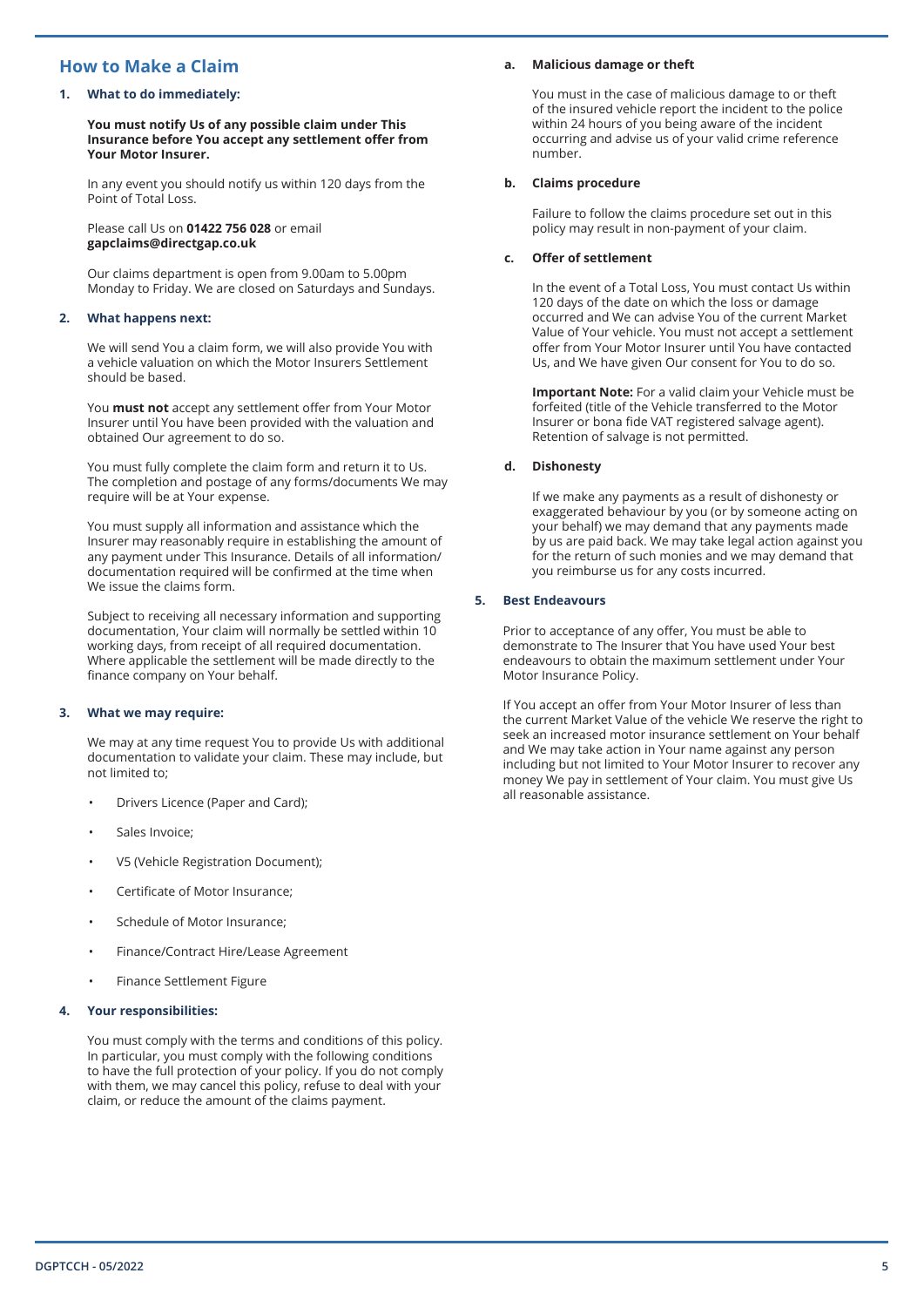# **Cancellation**

### **Our Right to Cancel**

The Insurer shall not be bound to accept renewal of any insurance and may at any time cancel any insurance document by giving 14 days notice in writing where there is a valid reason for doing so. A cancellation letter will be sent to You at Your last known address.

We may cancel this insurance if in Our opinion You have at any time:

- a. Given Us false or incomplete information;
- b. Agreed to help anyone try to take money from Us dishonestly;
- c. Failed to meet the terms and conditions of this insurance;
- d. Failed to act honestly towards Us;
- e. Non-payment of premium;
- f. Threatening and/or abusive behaviour

#### **Your Right to Cancel**

You may cancel this insurance within 30 days of the policy purchase date and obtain a full refund by contacting Direct Gap.

After 30 days provided that no claim has been made you may cancel This Insurance and receive a pro-rata refund of the premium paid for each unexpired months cover, calculated at the date the cancellation request is received by Direct Gap. A £35 cancellation fee will apply.

Where You purchase a new replacement policy from Direct Gap You may receive a pro-rata allowance of the premium paid for each complete unexpired months cover, discounted against the replacement policy, calculated at the date the cancellation request is received by Direct Gap.

In the event of bereavement, the remaining benefits of This Insurance may be transferred to the policyholder's spouse or partner.

If you change Your address or Your Vehicle registration number during the period of this insurance, a revised Schedule will be issued confirming the changes without charge.

To cancel Your policy please contact our Customer Services team on 01422 756 100, who will be happy to help, or email us on enquiries@directgap.co.uk

Please note if a claim has been submitted on Your policy, no refund will apply.

## **Data Protection Notice**

#### **1. Use of your personal data**

The Insurer are the Data Controller for the data You provide to Us. They need to use Your data in order to arrange Your insurance and associated products.

You are obliged to provide information without which They will be unable to provide a service to You. Any personal information provided by You may be held by the Insurer in relation to Your insurance cover. It may be used by The Insurers relevant staff in making a decision concerning Your insurance and for the purpose of servicing Your cover and administering claims.

#### **2. Disclosure of your data**

Information may be passed to loss adjusters, solicitors, reinsurers or other service providers for these purposes. They may obtain information about You from credit reference agencies, fraud prevention agencies and others to check Your credit status and identity. The agencies will record Their enquiries, which may be seen by other companies who make their own credit enquiries. If You provide false or inaccurate information and They suspect fraud, They will record this.

The Insurer and other organisations may use these records to:

- Help make decisions on insurance proposals and insurance claims, for You and members of Your household
- Trace debtors, recover debt, prevent fraud, and manage Your insurance policies
- Check Your identity to prevent money laundering, unless You furnish Them with satisfactory proof of identity.

#### **3. Data transfer and retention**

They process all data in the UK but where They need to disclose data to parties outside the European Economic Area (EEA) The Insurer will take reasonable steps to ensure the privacy of Your data.

Your data will not be retained for longer than is necessary. In order to protect Their legal position, They will retain Your data for a minimum of seven (7) years.

#### **4. Your rights**

They have a Data Protection regime in place to oversee the effective and secure processing of Your data.

Under GDPR legislation, You can ask Them for a copy of the data They hold, have it corrected, sent to a third party or deleted (subject to Their need to hold data for legal reasons). They will not make Your personal details available to any companies to use for their own marketing purposes.

If You wish to complain about how They have handled Your data, You can contact The Insurer and They will investigate the matter. If You are not satisfied with Their response or believe They are processing Your data incorrectly You can complain to the Information Commissioner's Office;

Wycliffe House, Water Lane, Wilmslow, Cheshire SK9 5AF Tel: 0303 123 1113.